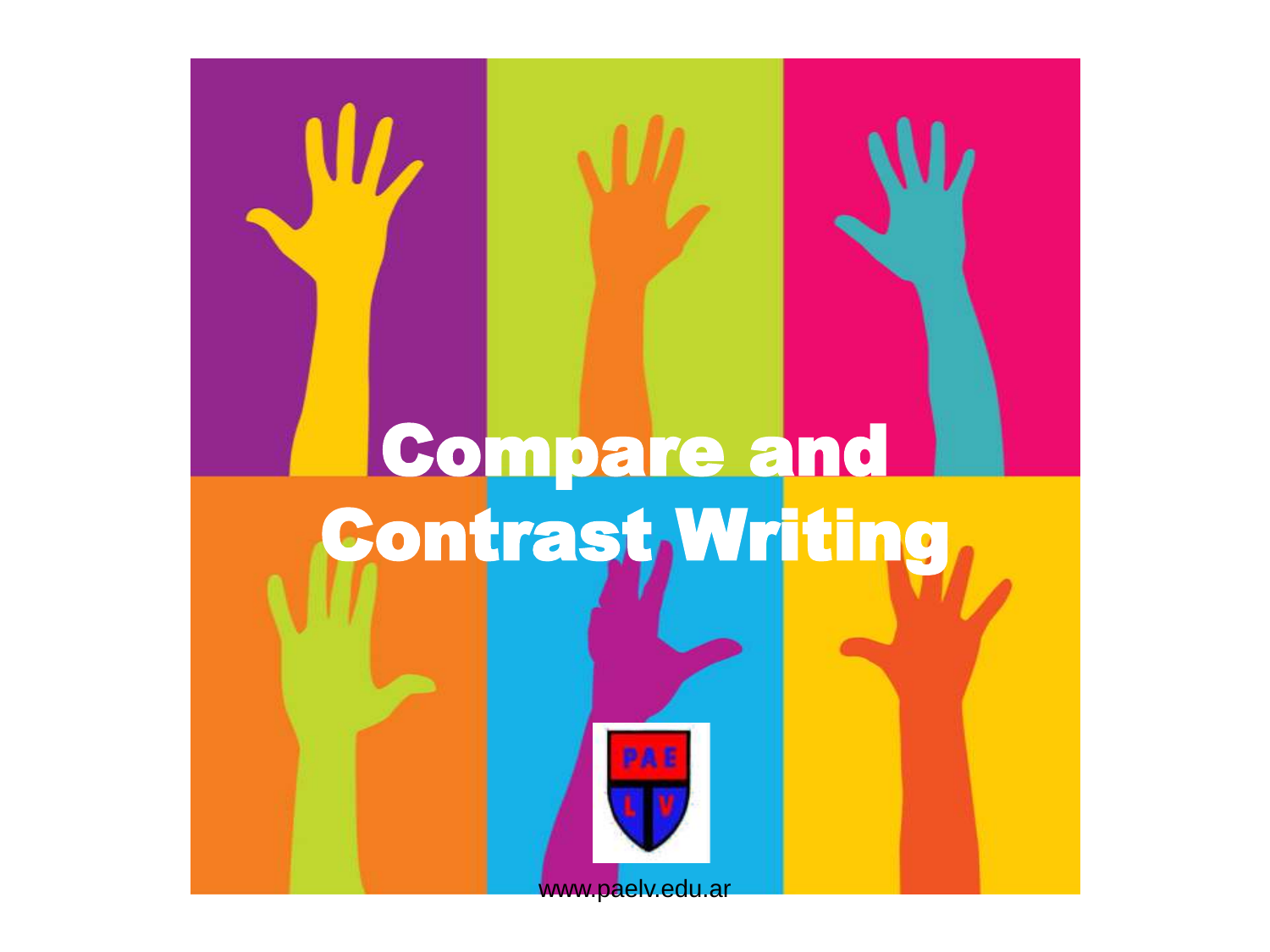### What is the Purpose?

• To contemplate the relationship between two things by focusing on either:

### Similarities





### **Differences**

www.paelv.edu.ar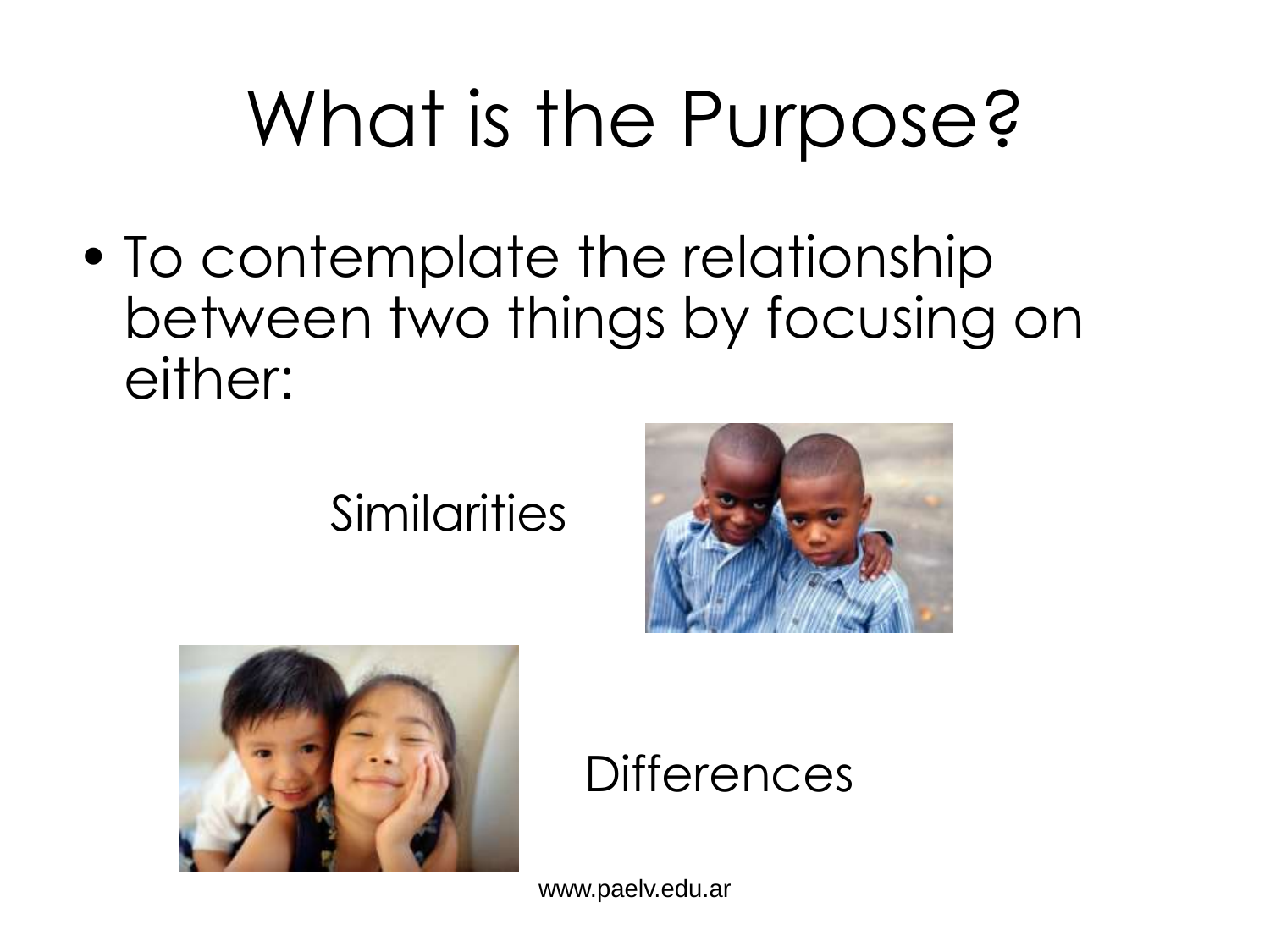### Comparison Paragraph

- Focus on similarities between the two topics
- Unity:
	- choose logical topics to compare – discuss only similarities
- Coherence:
	- Create with transitions and word usage that indicate meaning
	- Decide on organization method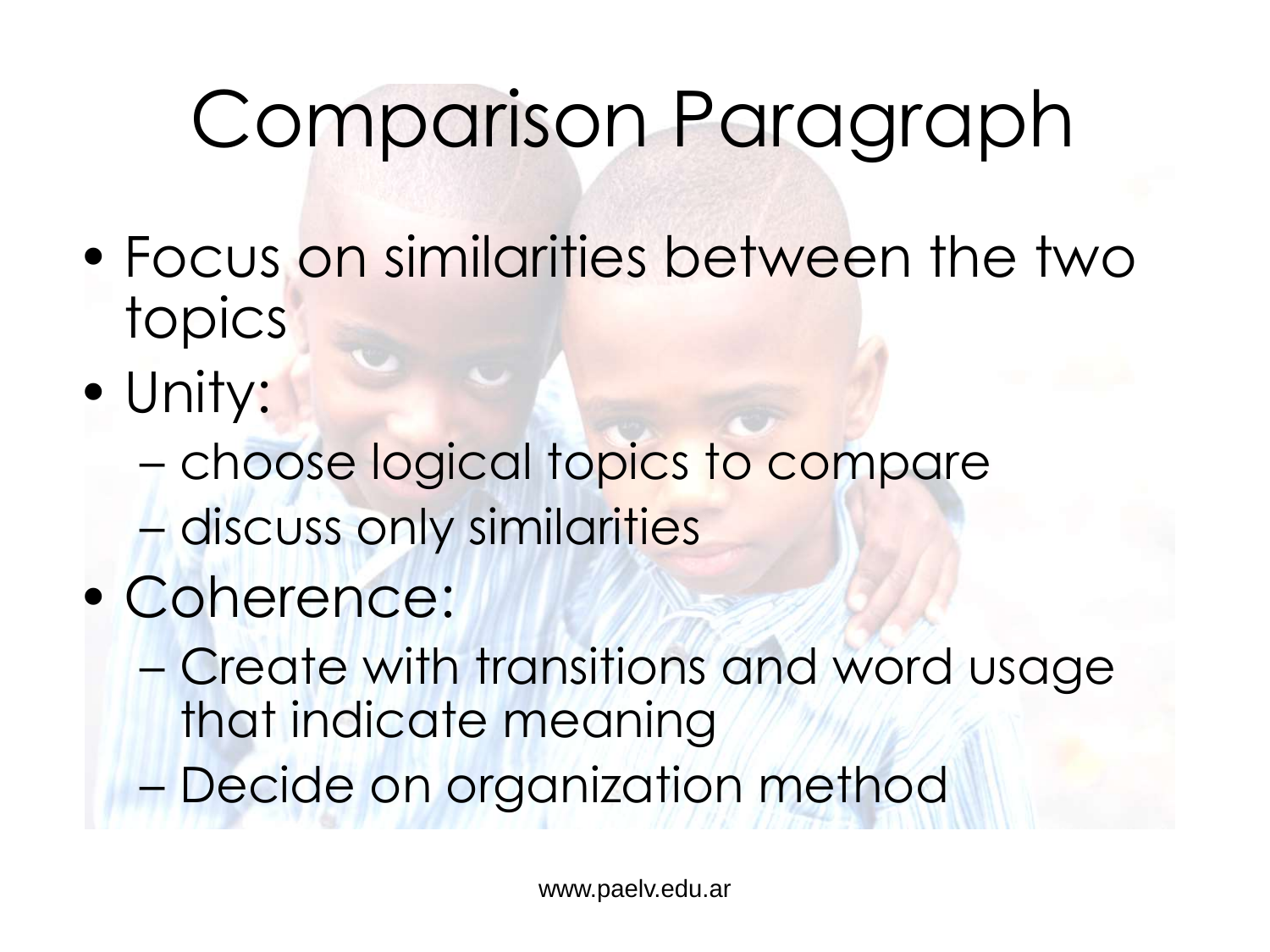### Contrast Paragraph

- Focus on differences between the two topics
- Unity:
	- choose logical topics to contrast – discuss only differences
- Coherence:
	- Create with transitions and word usage that indicate meaning
	- Decide on organization method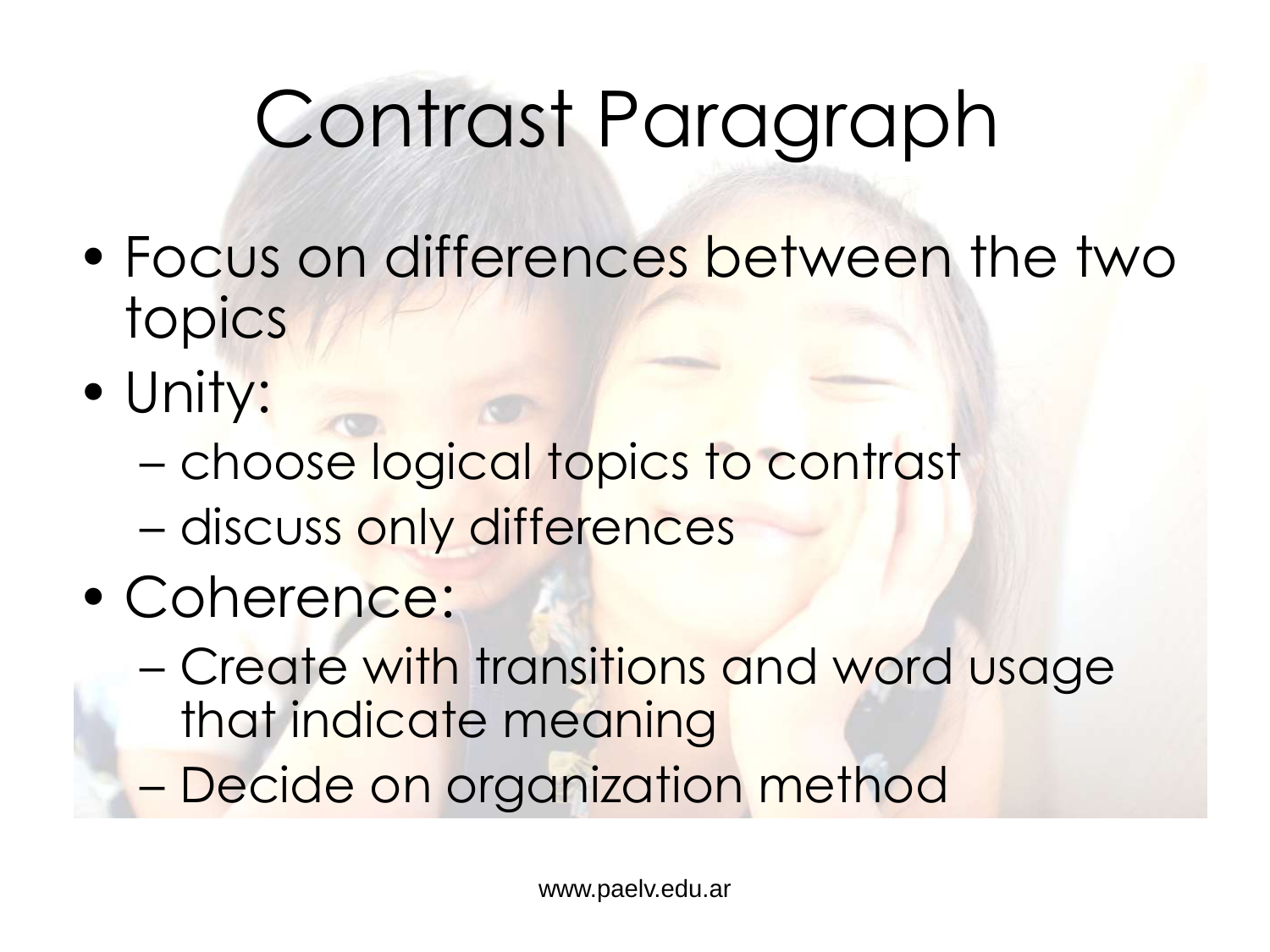# Coherence through Vocabulary

#### **Words to indicate Contrast Key Words:**

- Unlike
- Different from
- Despite

#### **Coordinators:**

- But
- Yet

#### **Transitional Words:**

- However
- Nevertheless
- In contrast
- On the other hand

#### **Subordinators:**

- Although
- Even though
- While
- **Whereas**



### **Words to indicate Comparison Key Words:**

- Like
- Similar to
	- Just like
- Be the same as
	- Both
- Neither (negative similarity) **Coordinators:**
	- And

#### **Transitional Words:**

- Similarly
- Likewise
- In the same way

#### **Subordinators:**

• Just as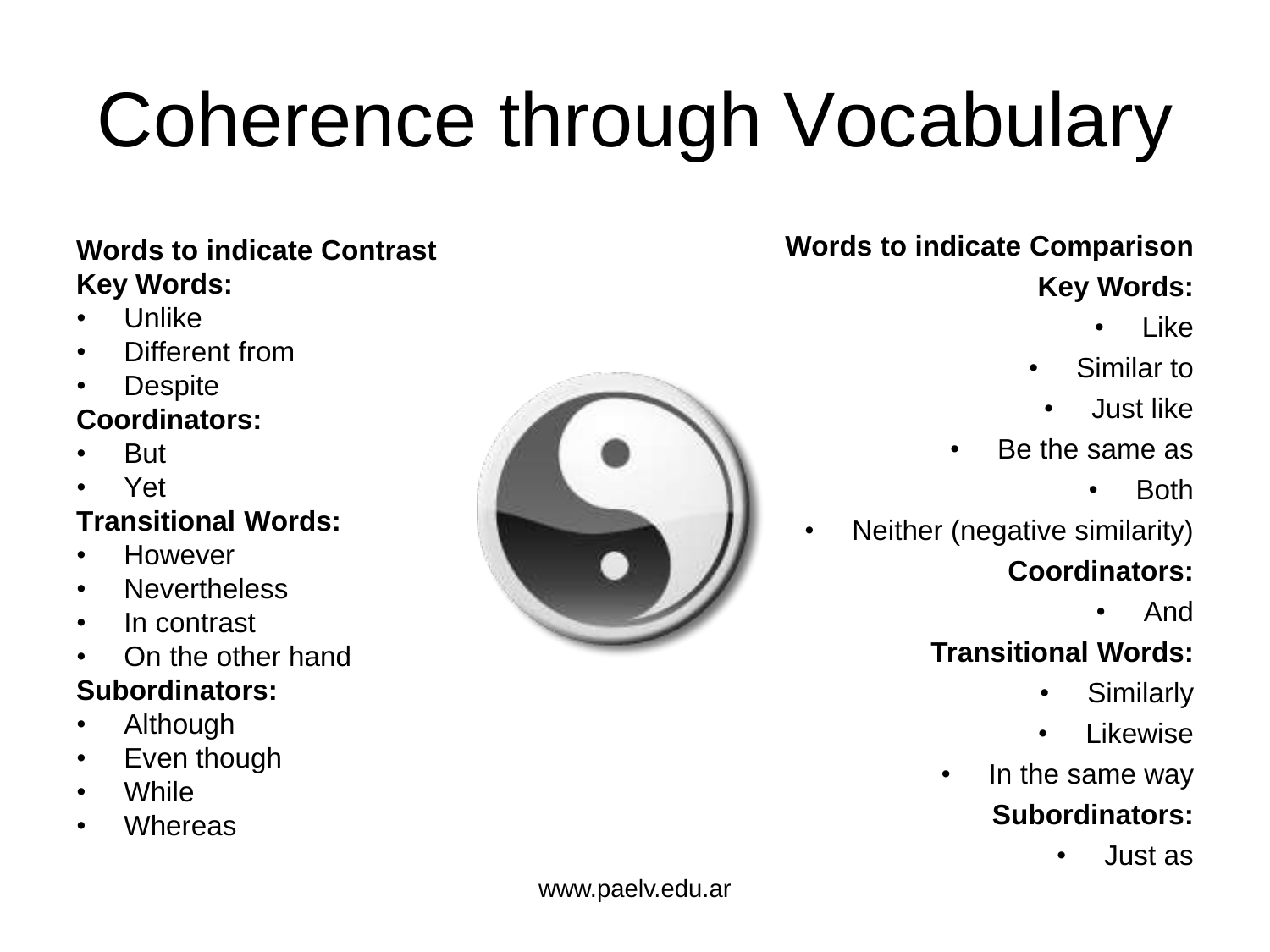### **Transitions**

- To Compare
	- also
	- as
	- in the same way
	- like
	- likewise
	- similarly
	- comparable
	- equally
	- in addition

• To Contrast -although -but -even though -however -on the other hand -otherwise -yet -still -conversely -as opposed to -different from -whereas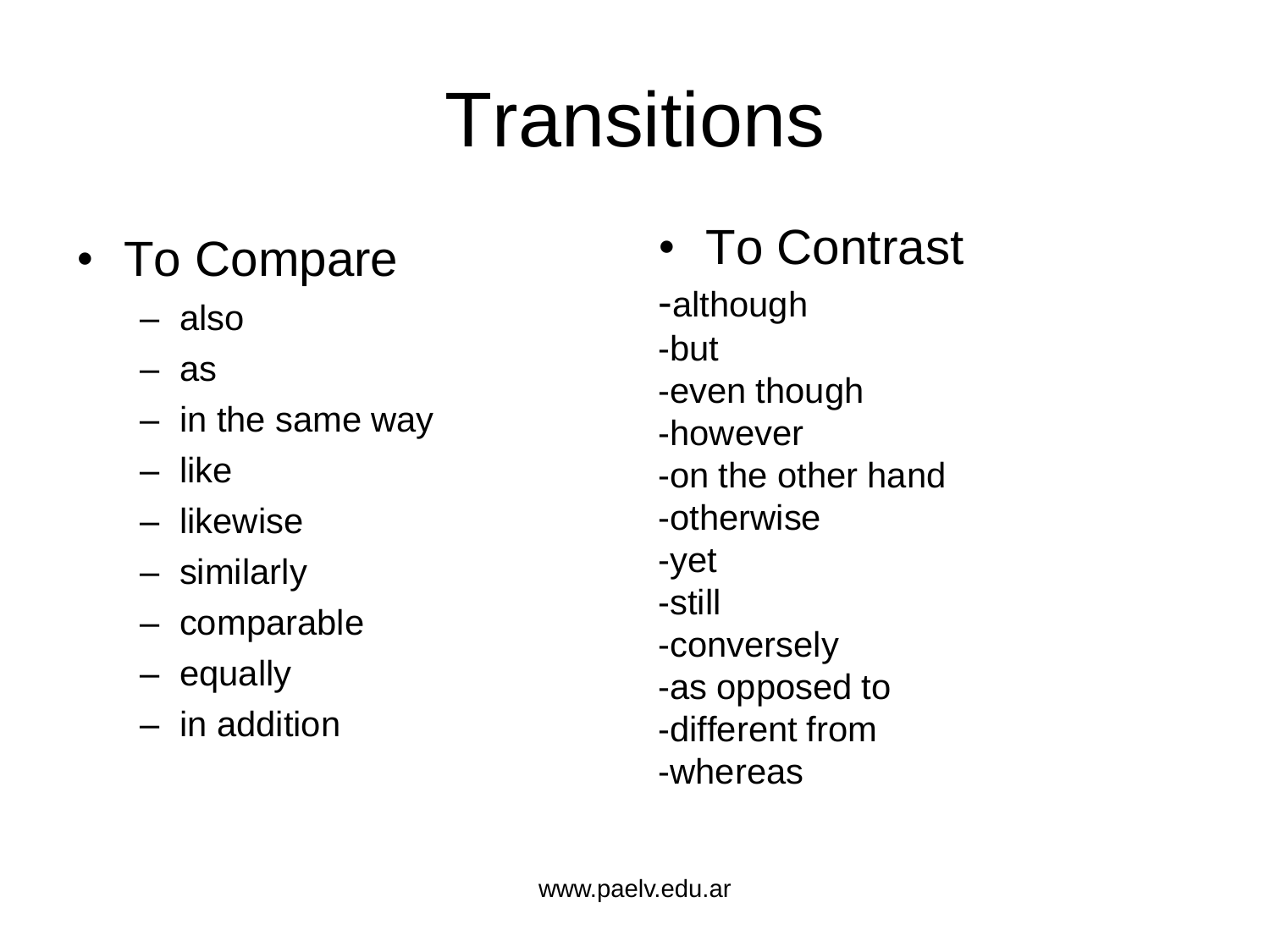## Organization Methods

- By topic
	- Topic 1
		- Point One
		- Point Two
		- Point Three
	- Topic 2
		- Point One
		- Point Two
		- Point Three



- By point
	- Point One
		- Topic 1
		- Topic 2
	- Point Two
		- Topic 1
		- Topic 2
	- Point Three
		- Topic 1
		- Topic 2

www.paelv.edu.ar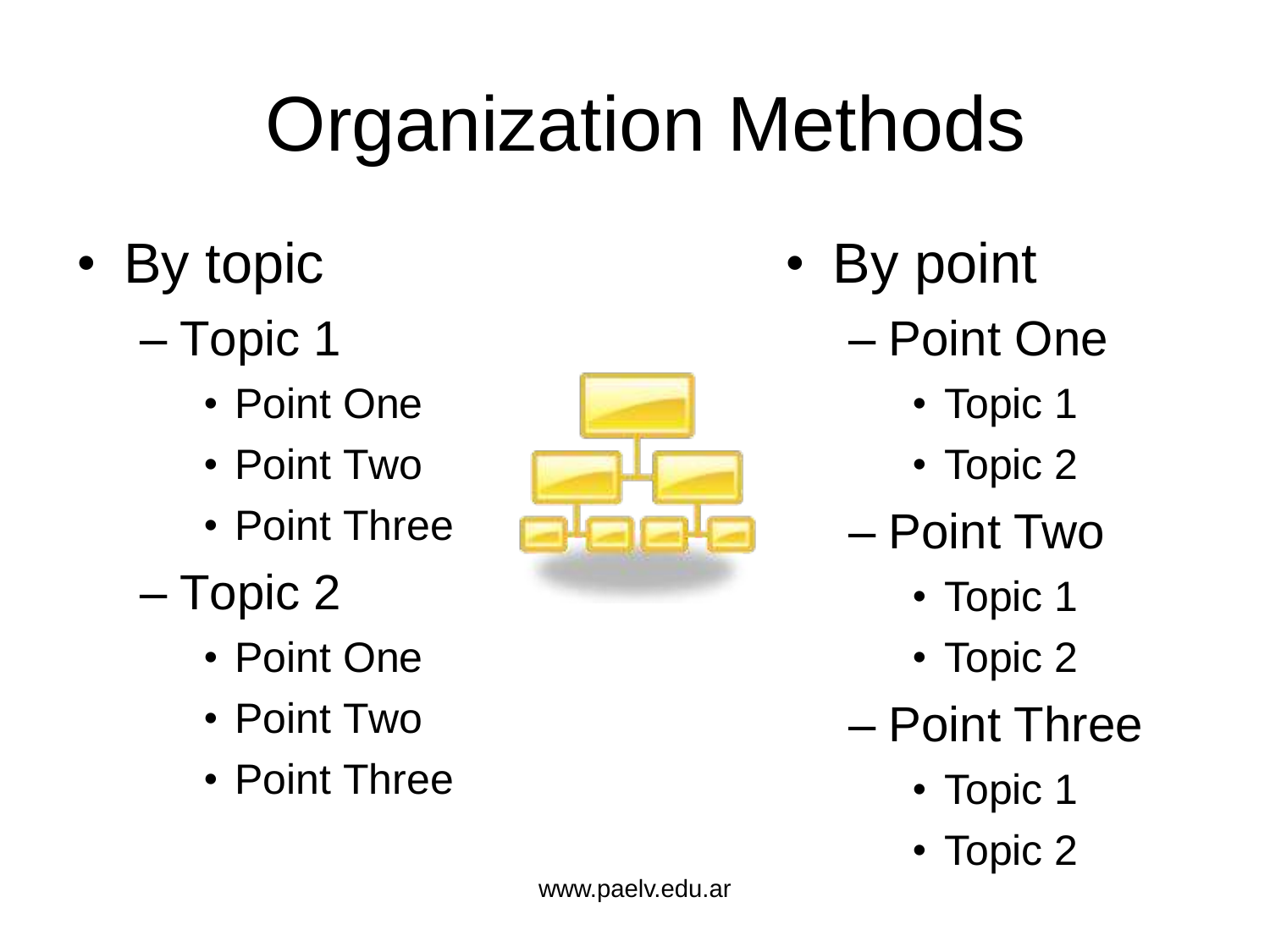Example Paragraph

#### Gorillas and Chimpanzees

Though gorillas and chimpanzees differ in their weight, they have [other physical similar](http://de.wikipedia.org/wiki/Bild:Male_silverback_Gorilla.JPG)ities, as well as behaviors in common. Both belong to the highest order of mammals, the primates. This means that their genetic makeup is very similar. Additionally, these primates are similar in height. Adult male gorillas and chimps are generally 5 feet tall; however, it should be noted that they appear in size because their weight is radically different. Another physical similarity is that these primates have opposable digits on both the hands and feet. This similarity leads to one of their behaviors in common. Because these digits make the primates able to grasp and manipulate objects, gorillas and chimps are able to provide shelter for their families. Chimps use their hands to collect twigs and leaves to create soft nests in trees for their family groups. Likewise, female and baby gorillas also sleep in trees in homemade twig nests. Male gorillas are too heavy to sleep in the trees so they sleep at the base of the tree that holds their family. Diet is another similarity between the two primate groups. The image of the fierce gorilla is softened when it is realized that they, like chimps, prefer a diet of fruit, nuts and vegetables. These physical and behavioral similarities highlight some of the links between two members of the primate family.

*Is this a comparison or contrast paragraph? What are the points?* 

*How is this paragraph organized?* WWW.paely.edu.are the words used to add to the coherence?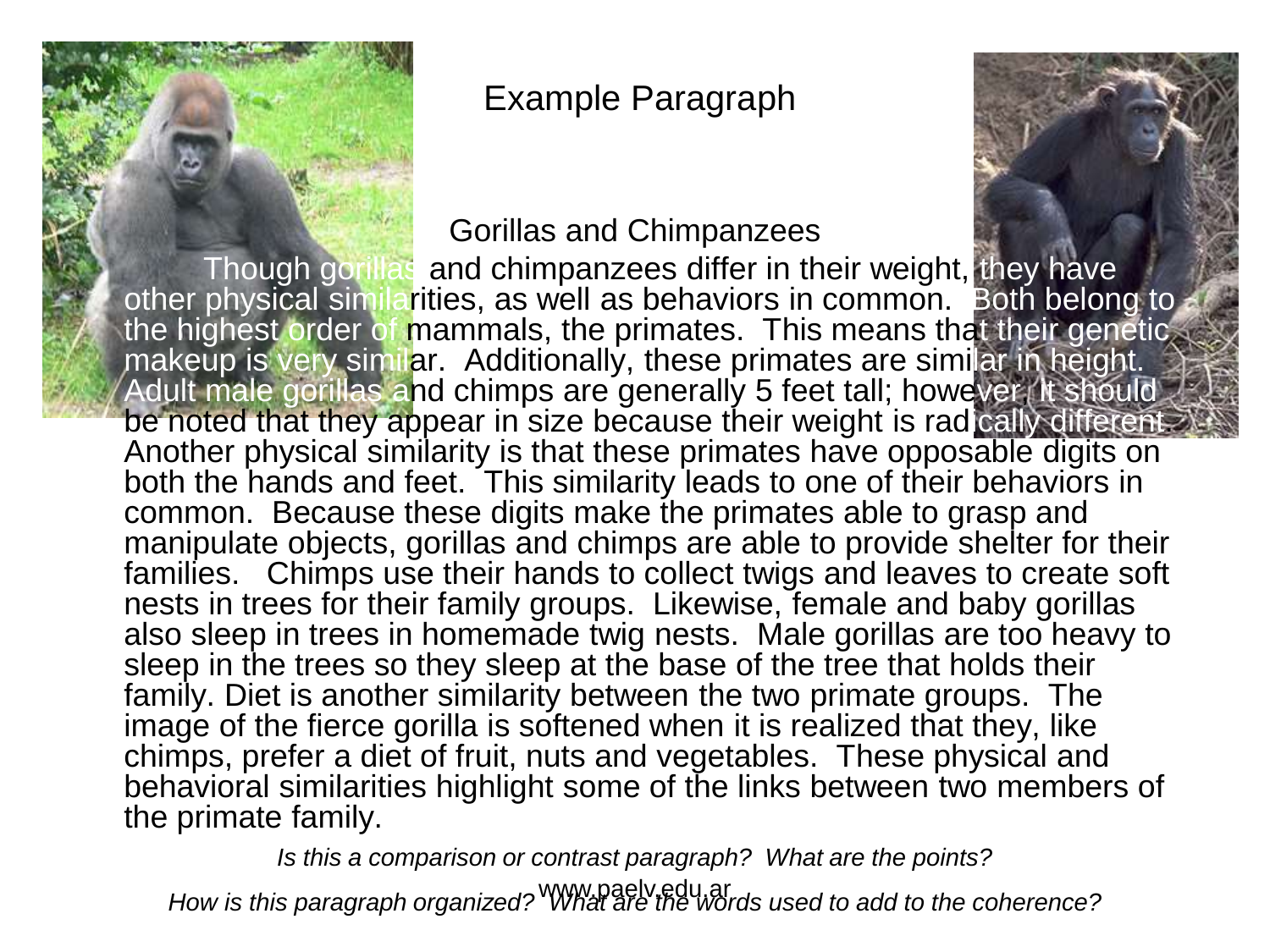#### Example Paragraph Two

#### **Quilting Techniques**

Though the early Colonists taught quilting techniques to Native Americans, the Colonists' "crazy quilts" differ greatly from Native American quilts. Quilting for the Colonists was born out of necessity. As the Colonists' blankets and coverlets wore out, they patched their bedding with fabric remnants that they salvaged from worn-out clothing. As a result, the Colonists' quilts became random conglomerations of fabrics of varying colors, fabrics, and textures. Early crazy quilts show no signs of fancy quilting stitches or batting for added thickness. The traditional crazy quilts lack symmetrical designs or specific color schemes. The quilts were functional and not intended to be a form of art. Unlike the crazy quilts, Native American quilting was born out of the desire to express traditions through storytelling. Native American quilts depict tribal histories, pictorial records of people's lives and significant events, and reflections of visions and cultural beliefs. They show traditional motifs, colorful designs, detailed patterns, and fabrics selected specifically to enhance the design. Native American quilts show meticulous attention to the consistency between each quilting stitch. Though stitched by hand, each stitch penetrates the fabric and the batting equally. Native American quilting is an art form that represents the cooperative effort of many individuals and often several generations working together to finish the heirloom. Though both forms of quilting are different in origin, design, and purpose each is a valued symbol of the past that is living in the present. www.paelv.edu.ar





Is this a comparison or contrast paragraph? What are the points?

How is this paragraph organized? What are the words used to add to the coherence?